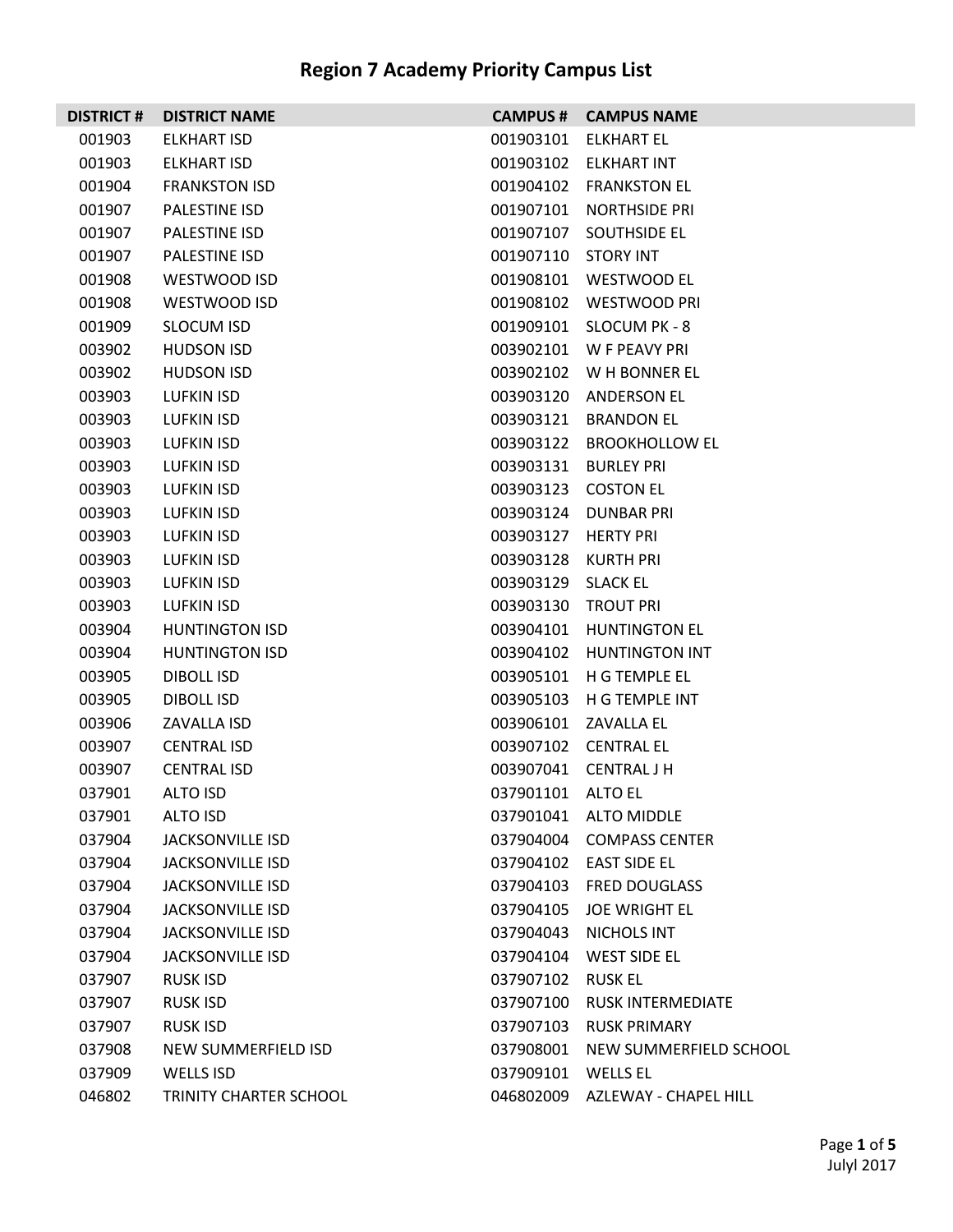| <b>DISTRICT#</b> | <b>DISTRICT NAME</b>   | <b>CAMPUS #</b>   | <b>CAMPUS NAME</b>                 |
|------------------|------------------------|-------------------|------------------------------------|
| 046802           | TRINITY CHARTER SCHOOL |                   | 046802011 AZLEWAY - WILLOW BEND    |
| 092901           | <b>GLADEWATER ISD</b>  |                   | 092901102 GLADEWATER PRI           |
| 092901           | <b>GLADEWATER ISD</b>  | 092901105         | <b>WELDON EL</b>                   |
| 092902           | <b>KILGORE ISD</b>     | 092902101         | <b>CHANDLER EL</b>                 |
| 092902           | KILGORE ISD            | 092902107         | KILGORE INT                        |
| 092902           | KILGORE ISD            | 092902106         | KILGORE PRI                        |
| 092903           | LONGVIEW ISD           | 092903121         | <b>BRAMLETTE EL</b>                |
| 092903           | LONGVIEW ISD           |                   | 092903122 JL EVERHART MAGNET EL    |
| 092903           | LONGVIEW ISD           |                   | 092903123 JOHNSTON-MCQUEEN EL      |
| 092903           | LONGVIEW ISD           | 092903126         | NED E WILLIAMS EL                  |
| 092903           | LONGVIEW ISD           | 092903124         | SOUTH WARD EL                      |
| 092903           | LONGVIEW ISD           | 092903125 WARE EL |                                    |
| 092904           | PINE TREE ISD          | 092904104         | <b>BIRCH EL</b>                    |
| 092904           | PINE TREE ISD          | 092904105         | <b>PARKWAY EL</b>                  |
| 092904           | PINE TREE ISD          | 092904043         | PINE TREE MIDDLE                   |
| 092904           | PINE TREE ISD          | 092904103         | PINE TREE PRI                      |
| 092906           | SABINE ISD             | 092906102         | SABINE EL                          |
| 092907           | <b>SPRING HILL ISD</b> |                   | 092907103 SPRING HILL PRI          |
| 102901           | <b>KARNACK ISD</b>     | 102901103         | <b>GEORGE WASHINGTON CARVER EL</b> |
| 102902           | MARSHALL ISD           | 102902103         | <b>CROCKETT EL</b>                 |
| 102902           | MARSHALL ISD           | 102902101         | G W CARVER EL                      |
| 102902           | MARSHALL ISD           | 102902116         | J H MOORE EL                       |
| 102902           | <b>MARSHALL ISD</b>    | 102902042         | PRICE T YOUNG MIDDLE               |
| 102902           | MARSHALL ISD           | 102902106         | R E LEE EL                         |
| 102902           | MARSHALL ISD           | 102902043         | SAM HOUSTON MIDDLE                 |
| 102902           | MARSHALL ISD           | 102902107         | SOUTH MARSHALL EL                  |
| 102902           | <b>MARSHALL ISD</b>    | 102902108         | WM B TRAVIS EL                     |
| 102903           | <b>WASKOM ISD</b>      | 102903103         | <b>WASKOM EL</b>                   |
| 102903           | <b>WASKOM ISD</b>      |                   | 102903041 WASKOM MIDDLE            |
| 102904           | <b>HALLSVILLE ISD</b>  | 102904107         | HALLSVILLE EAST EL                 |
| 102905           | <b>HARLETON ISD</b>    | 102905101         | <b>HARLETON EL</b>                 |
| 102906           | ELYSIAN FIELDS ISD     | 102906101         | ELYSIAN FIELDS EL                  |
| 107902           | <b>BROWNSBORO ISD</b>  | 107902101         | <b>BROWNSBORO EL</b>               |
| 107902           | <b>BROWNSBORO ISD</b>  | 107902104         | <b>BROWNSBORO INT</b>              |
| 107902           | <b>BROWNSBORO ISD</b>  | 107902103         | <b>CHANDLER EL</b>                 |
| 107902           | <b>BROWNSBORO ISD</b>  | 107902102         | <b>CHANDLER INT</b>                |
| 107904           | <b>CROSS ROADS ISD</b> | 107904101         | <b>CROSS ROADS EL</b>              |
| 107905           | <b>EUSTACE ISD</b>     | 107905103         | <b>EUSTACE INT</b>                 |
| 107905           | <b>EUSTACE ISD</b>     | 107905101         | <b>EUSTACE PRI</b>                 |
| 107906           | <b>MALAKOFF ISD</b>    | 107906102         | <b>MALAKOFF EL</b>                 |
| 107906           | <b>MALAKOFF ISD</b>    | 107906104         | <b>TOOL EL</b>                     |
| 107907           | TRINIDAD ISD           | 107907001         | <b>TRINIDAD SCHOOL</b>             |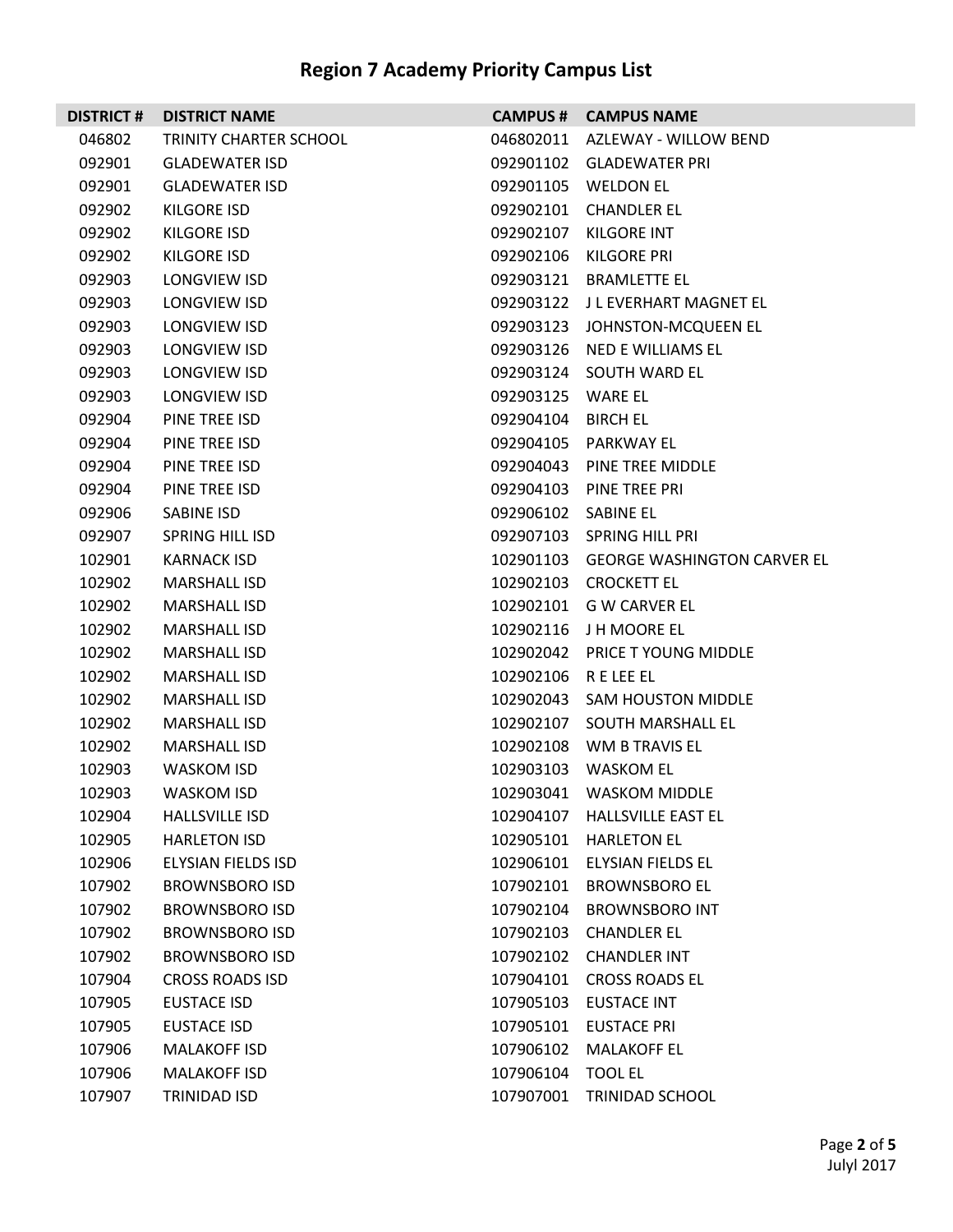| <b>DISTRICT#</b> | <b>DISTRICT NAME</b>              |           | <b>CAMPUS # CAMPUS NAME</b>        |
|------------------|-----------------------------------|-----------|------------------------------------|
| 107908           | <b>MURCHISON ISD</b>              | 107908101 | <b>MURCHISON EL</b>                |
| 107910           | LAPOYNOR ISD                      | 107910101 | LAPOYNOR EL                        |
| 174901           | <b>CHIRENO ISD</b>                | 174901101 | <b>CHIRENO EL</b>                  |
| 174902           | <b>CUSHING ISD</b>                |           | 174902002 CUSHING EL               |
| 174903           | <b>GARRISON ISD</b>               | 174903101 | <b>GARRISON EL</b>                 |
| 174904           | NACOGDOCHES ISD                   |           | 174904101 BROOKS-QUINN-JONES EL    |
| 174904           | NACOGDOCHES ISD                   | 174904102 | EMELINE CARPENTER EL               |
| 174904           | NACOGDOCHES ISD                   |           | 174904103 FREDONIA EL              |
| 174904           | NACOGDOCHES ISD                   | 174904104 | NETTIE MARSHALL ACADEMY OF DUAL LA |
| 174904           | NACOGDOCHES ISD                   | 174904105 | RAGUET EL                          |
| 174904           | NACOGDOCHES ISD                   | 174904110 | THOMAS J RUSK ACADEMY OF FINE ARTS |
| 174906           | WODEN ISD                         |           | 174906101 WODEN EL                 |
| 174910           | <b>ETOILE ISD</b>                 | 174910101 | <b>ETOILE EL</b>                   |
| 183902           | <b>CARTHAGE ISD</b>               |           | 183902101 BAKER-KOONCE INT         |
| 183902           | <b>CARTHAGE ISD</b>               |           | 183902104 CARTHAGE PRI             |
| 183902           | <b>CARTHAGE ISD</b>               | 183902103 | LIBBY EL                           |
| 190903           | RAINS ISD                         | 190903101 | <b>RAINS EL</b>                    |
| 190903           | <b>RAINS ISD</b>                  | 190903051 | RAINS INT                          |
| 201902           | <b>HENDERSON ISD</b>              | 201902107 | <b>MONNIE MEYER WYLIE PRI</b>      |
| 201902           | <b>HENDERSON ISD</b>              | 201902108 | NORTHSIDE EL                       |
| 201902           | <b>HENDERSON ISD</b>              | 201902109 | WILLIAM E WYLIE EL                 |
| 201903           | LANEVILLE ISD                     | 201903001 | LANEVILLE SCHOOL                   |
| 201904           | LEVERETTS CHAPEL ISD              | 201904101 | LEVERETTS CHAPEL EL                |
| 201907           | <b>MOUNT ENTERPRISE ISD</b>       |           | 201907101 MT ENTERPRISE EL         |
| 201908           | <b>OVERTON ISD</b>                | 201908101 | OVERTON EL                         |
| 201910           | <b>TATUM ISD</b>                  | 201910102 | TATUM EL                           |
| 201910           | <b>TATUM ISD</b>                  | 201910104 | TATUM PRI                          |
| 201913           | <b>CARLISLE ISD</b>               |           | 201913001 CARLISLE SCHOOL          |
| 201914           | WEST RUSK COUNTY CONSOLIDATED ISD |           | 201914105 WEST RUSK FL             |
| 201914           | WEST RUSK COUNTY CONSOLIDATED ISD |           | 201914104 WEST RUSK INT            |
| 202903           | <b>HEMPHILL ISD</b>               | 202903101 | <b>HEMPHILL EL</b>                 |
| 202903           | <b>HEMPHILL ISD</b>               | 202903041 | <b>HEMPHILL MIDDLE</b>             |
| 202905           | <b>WEST SABINE ISD</b>            |           | 202905102 WEST SABINE EL           |
| 203901           | SAN AUGUSTINE ISD                 |           | 203901102 SAN AUGUSTINE EL         |
| 203902           | <b>BROADDUS ISD</b>               | 203902101 | <b>BROADDUS EL</b>                 |
| 210901           | <b>CENTER ISD</b>                 |           | 210901101 CENTER EL                |
| 210901           | <b>CENTER ISD</b>                 |           | 210901102 CENTER INT               |
| 210901           | <b>CENTER ISD</b>                 |           | 210901104 FL MOFFETT PRI           |
| 210902           | <b>JOAQUIN ISD</b>                | 210902102 | <b>JOAQUIN EL</b>                  |
| 210903           | SHELBYVILLE ISD                   |           | 210903002 SHELBYVILLE SCHOOL       |
| 210904           | <b>TENAHA ISD</b>                 | 210904002 | <b>TENAHA SCHOOLS</b>              |
| 210905           | TIMPSON ISD                       | 210905101 | <b>TIMPSON EL</b>                  |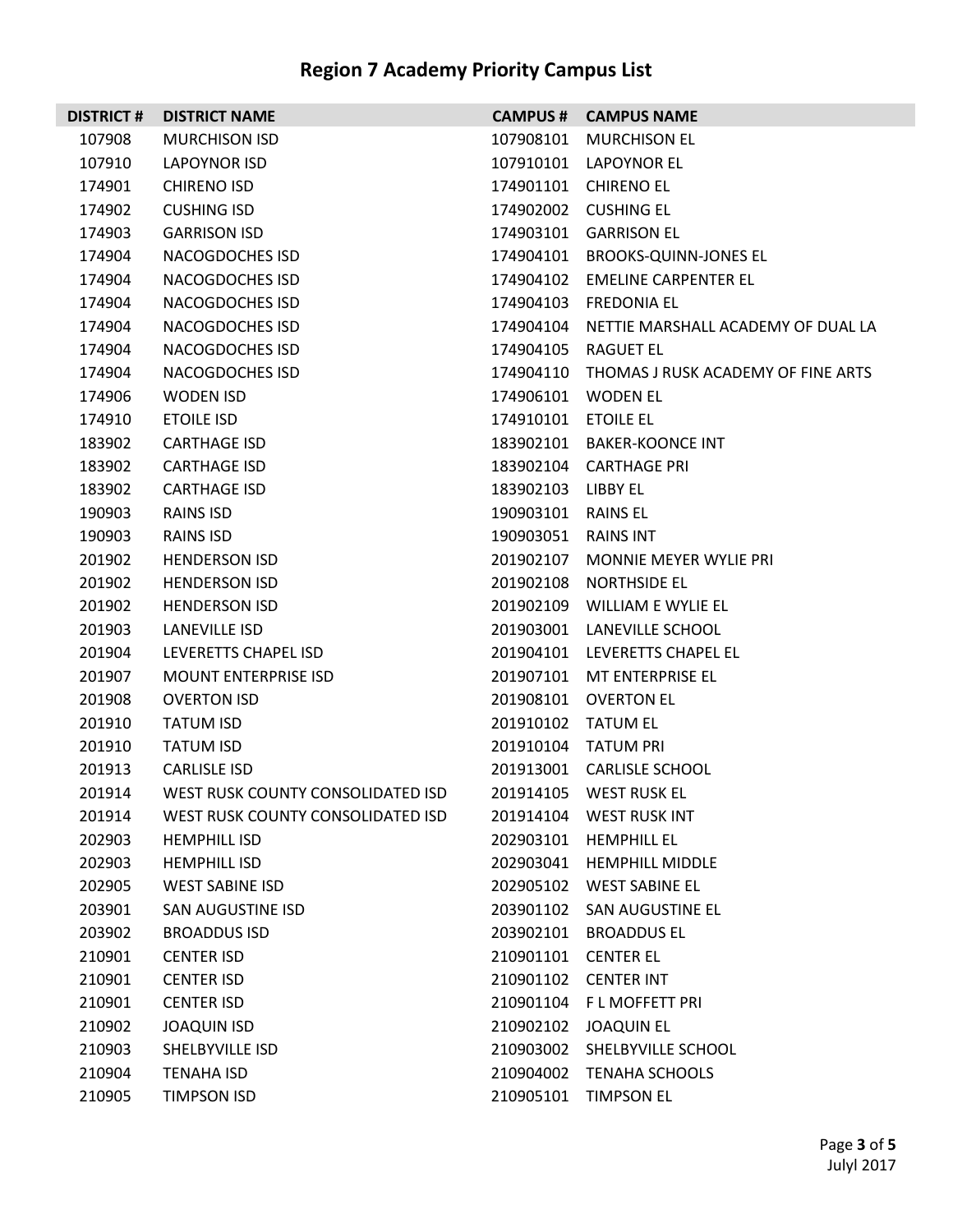|  | <b>Region 7 Academy Priority Campus List</b> |
|--|----------------------------------------------|
|--|----------------------------------------------|

| <b>DISTRICT#</b> | <b>DISTRICT NAME</b>               | <b>CAMPUS #</b>      | <b>CAMPUS NAME</b>                 |
|------------------|------------------------------------|----------------------|------------------------------------|
| 210906           | <b>EXCELSIOR ISD</b>               | 210906101            | <b>EXCELSIOR EL</b>                |
| 212901           | ARP ISD                            | 212901101 ARP EL     |                                    |
| 212903           | LINDALE ISD                        |                      | 212903104 EARLY CHILDHOOD CENTER   |
| 212904           | <b>TROUP ISD</b>                   | 212904102 TROUP EL   |                                    |
| 212905           | <b>TYLER ISD</b>                   | 212905102            | <b>BELL EL</b>                     |
| 212905           | <b>TYLER ISD</b>                   | 212905103            | <b>BIRDWELL EL</b>                 |
| 212905           | <b>TYLER ISD</b>                   |                      | 212905104 BONNER EL                |
| 212905           | <b>TYLER ISD</b>                   |                      | 212905110 CALDWELL EL ARTS ACADEMY |
| 212905           | <b>TYLER ISD</b>                   | 212905106            | <b>CLARKSTON EL</b>                |
| 212905           | <b>TYLER ISD</b>                   | 212905107            | DIXIE EL                           |
| 212905           | <b>TYLER ISD</b>                   |                      | 212905108 DOUGLAS EL               |
| 212905           | <b>TYLER ISD</b>                   | 212905111 GRIFFIN EL |                                    |
| 212905           | <b>TYLER ISD</b>                   | 212905112 JONES EL   |                                    |
| 212905           | <b>TYLER ISD</b>                   | 212905114 ORR EL     |                                    |
| 212905           | <b>TYLER ISD</b>                   | 212905115 PEETE EL   |                                    |
| 212905           | <b>TYLER ISD</b>                   | 212905116 RAMEY EL   |                                    |
| 212905           | <b>TYLER ISD</b>                   |                      | 212905101 TJ AUSTIN EL             |
| 212905           | <b>TYLER ISD</b>                   |                      | 212905119 WOODS EL                 |
| 212906           | <b>WHITEHOUSE ISD</b>              |                      | 212906113 H L HIGGINS EL           |
| 212909           | <b>CHAPEL HILL ISD</b>             |                      | 212909102 JACKSON EL               |
| 212909           | <b>CHAPEL HILL ISD</b>             |                      | 212909103 W L KISSAM EL            |
| 212909           | <b>CHAPEL HILL ISD</b>             |                      | 212909101 WISE EL FINE ARTS MAGNET |
| 212910           | WINONA ISD                         |                      | 212910101 WINONA EL                |
| 212910           | WINONA ISD                         |                      | 212910103    WINONA INT            |
| 221801           | TEXAS COLLEGE PREPARATORY ACADEMIE |                      | 221801046 TYLER CLASSICAL ACADEMY  |
| 230901           | <b>BIG SANDY ISD</b>               | 230901101            | <b>BIG SANDY EL</b>                |
| 230902           | <b>GILMER ISD</b>                  | 230902102 GILMER EL  |                                    |
| 230902           | <b>GILMER ISD</b>                  |                      | 230902103 GILMER INT               |
| 230903           | ORE CITY ISD                       |                      | 230903102 ORE CITY EL              |
| 230904           | UNION HILL ISD                     | 230904101            | SHARON A RICHARDSON EL             |
| 230905           | <b>HARMONY ISD</b>                 | 230905101            | <b>HARMONY EL</b>                  |
| 234903           | EDGEWOOD ISD                       | 234903101            | EDGEWOOD EL                        |
| 234904           | <b>GRAND SALINE ISD</b>            | 234904101            | <b>GRAND SALINE EL</b>             |
| 234904           | <b>GRAND SALINE ISD</b>            | 234904102            | <b>GRAND SALINE INT</b>            |
| 234905           | <b>MARTINS MILL ISD</b>            | 234905101            | <b>MARTINS MILL EL</b>             |
| 234906           | VAN ISD                            | 234906101            | RHODES EL                          |
| 234906           | VAN ISD                            | 234906103            | <b>VAN INT</b>                     |
| 234906           | VAN ISD                            | 234906104            | VAN MIDDLE                         |
| 234909           | <b>FRUITVALE ISD</b>               | 234909101            | <b>HALLIE RANDALL EL</b>           |
| 250902           | <b>HAWKINS ISD</b>                 | 250902101            | <b>HAWKINS EL</b>                  |
| 250903           | MINEOLA ISD                        | 250903102            | <b>MINEOLA EL</b>                  |
| 250903           | MINEOLA ISD                        | 250903101            | MINEOLA PRI                        |